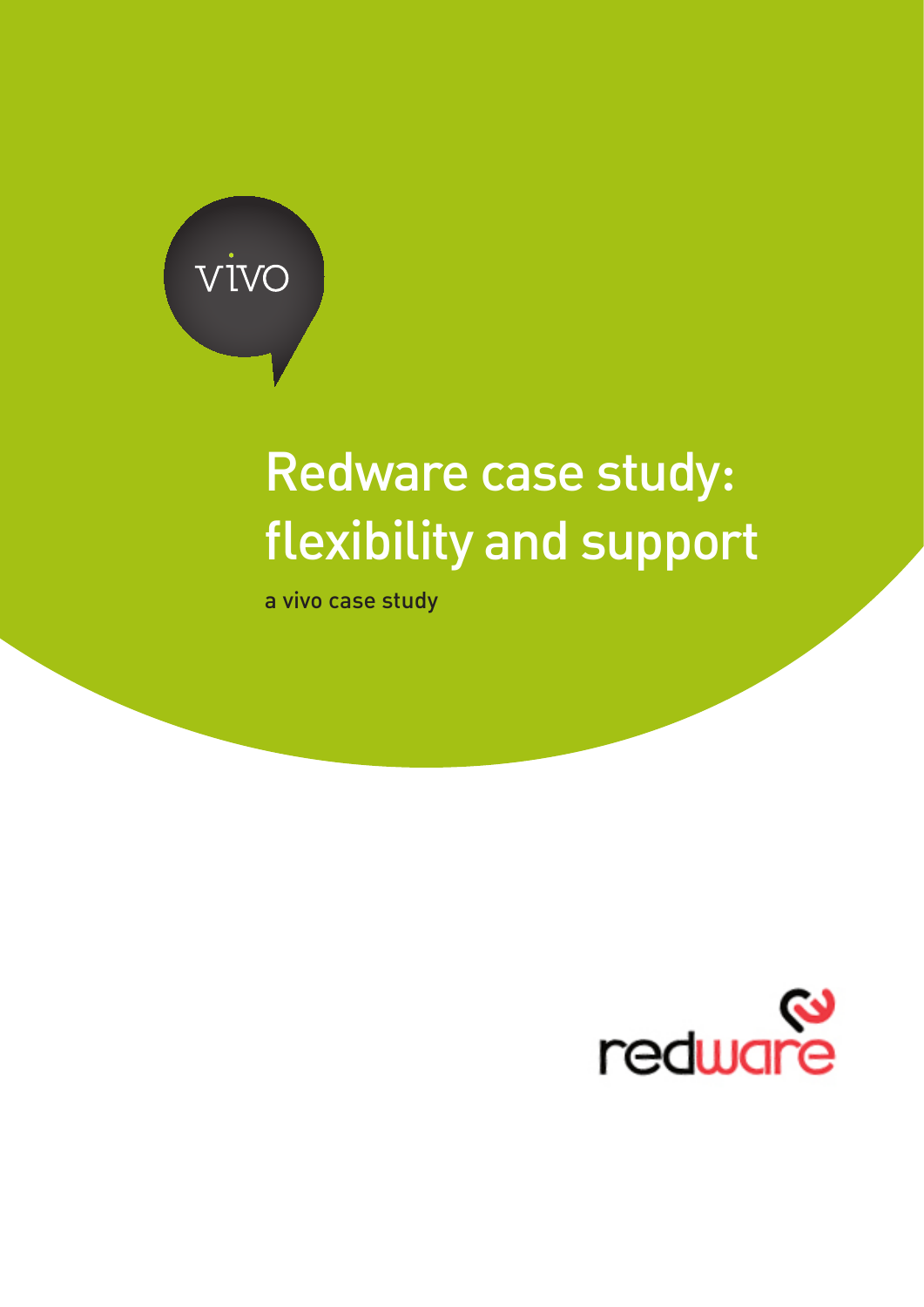#### The need

Redware is a thriving software company helping large organisations deliver remote training to their staff, dealers and franchisees. For example, it provided the platform for Jaguar Landrover to offer e-learning to its network of dealers, allowing individuals to progress at their own pace and at a time and location that suited them.

As a company Redware relies implicitly on sophisticated, flexible and reliable connectivity and communications systems. So when the Redware team moved into new premises they knew they had to replace the outdated phone system they found there. The question was what with?

### A no-risk approach

Redware had a poor experience with a hosted provider in the past but after talking to Vivo agreed to trial their hosted phone system with a couple of handsets – no upfront investment, no risk. They discovered they liked the range of features and the flexibility available and decided to go with Vivo Exchange, a hosted VoIP service.

**'We didn't want the hassle of having equipment installed in the building,' says MD Andre Wigley. 'We were ripping out our old phone system when we moved in, and you do have to wonder when you invest in a capital purchase what its lifetime is going to be.'**

With Vivo Exchange, there's no capital outlay required – you just plug your phones into your existing local area network (LAN). But there were other equally important benefits for Redware.

### The benefits

Wigley explains: 'We have remote workers so we can now just give them a phone, they can plug it in at home and they will appear as though they're part of our office phone system, so we can transfer calls directly to them. From a client's perspective it's totally seamless and they would have no idea whether I'm actually talking to them in my office when I could really be in the Bahamas.

'I'm also a bit of a communications freak so I've got 3 phones plugged into the system myself – one for where I am now, I also have another office in this building, and one at home!'

When it came to installation, whenever Redware had a query or encountered an issue, they just called Vivo. Within hours they would be getting on-site assistance. **'Problems have been resolved quickly and from that perspective I would recommend Vivo very much,' says Wigley. 'Their pricing was also very competitive.'**

Best of all was the ability to be truly flexible. 'We flex our team sizes quite drastically on occasion. If we're working on a big project we could throw 10 or 15 people in the mix for maybe three to six months. With a hosted solution we just pay for those licences and terminate them at the end of it – so we can grow and shrink as we need to. It's great.'



www.vivotelecommunications.co.uk business telecoms made easy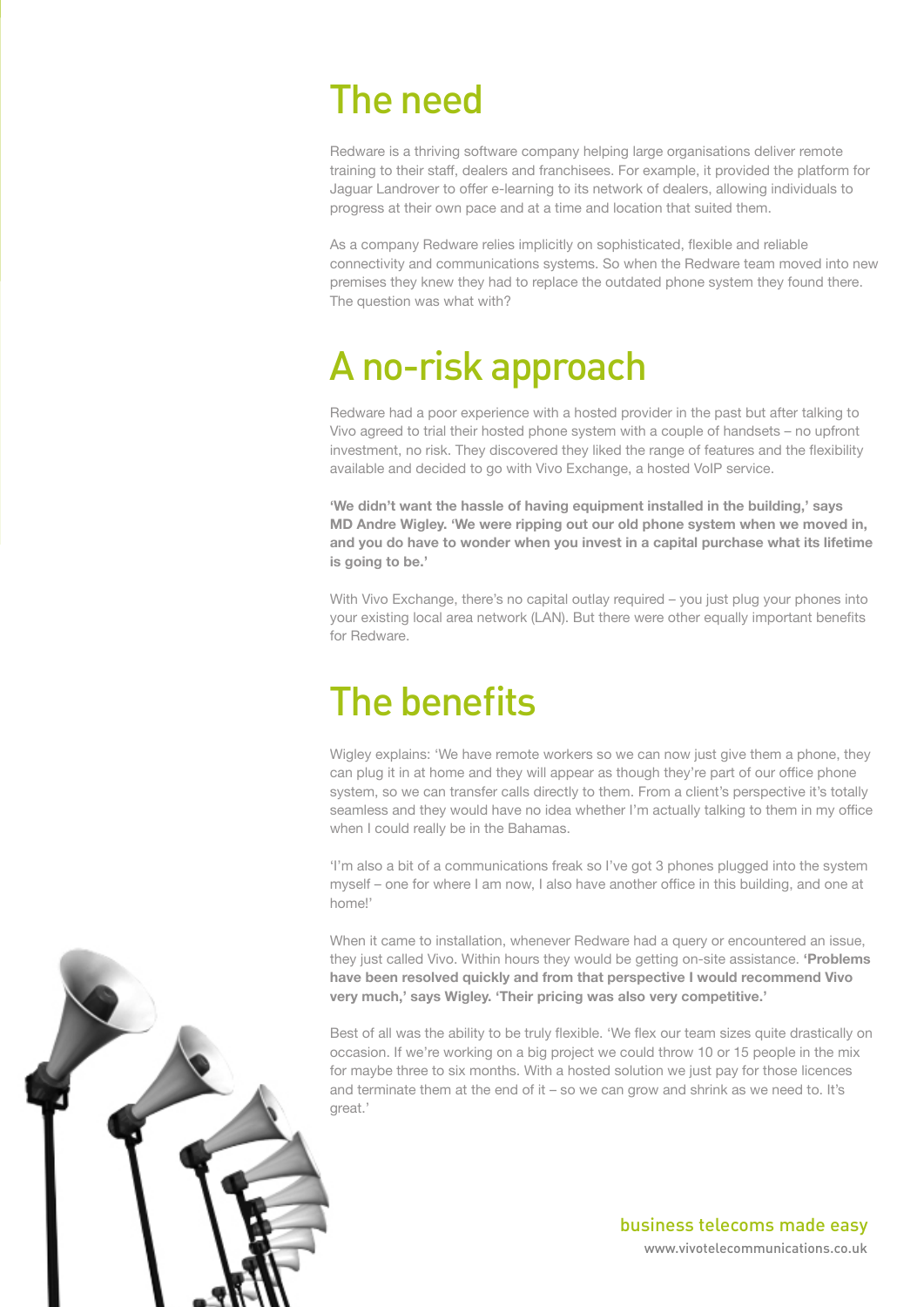# In a nutshell… "I've been very happy with Vivo, I would recommend them."

Andre P Wigley Managing Director

Redware Limited The old School Holly Walk Leamington Spa CV32 4JG

£

123

FREE

Telephone: 01926 659 444

Free no-risk trial No capital outlay No disruptive installation

Competitive pricing

Excellent support

Seamless service for geogrphically dispersed team

Totally flexible – add or remove users when you need to.



www.vivotelecommunications.co.uk business telecoms made easy